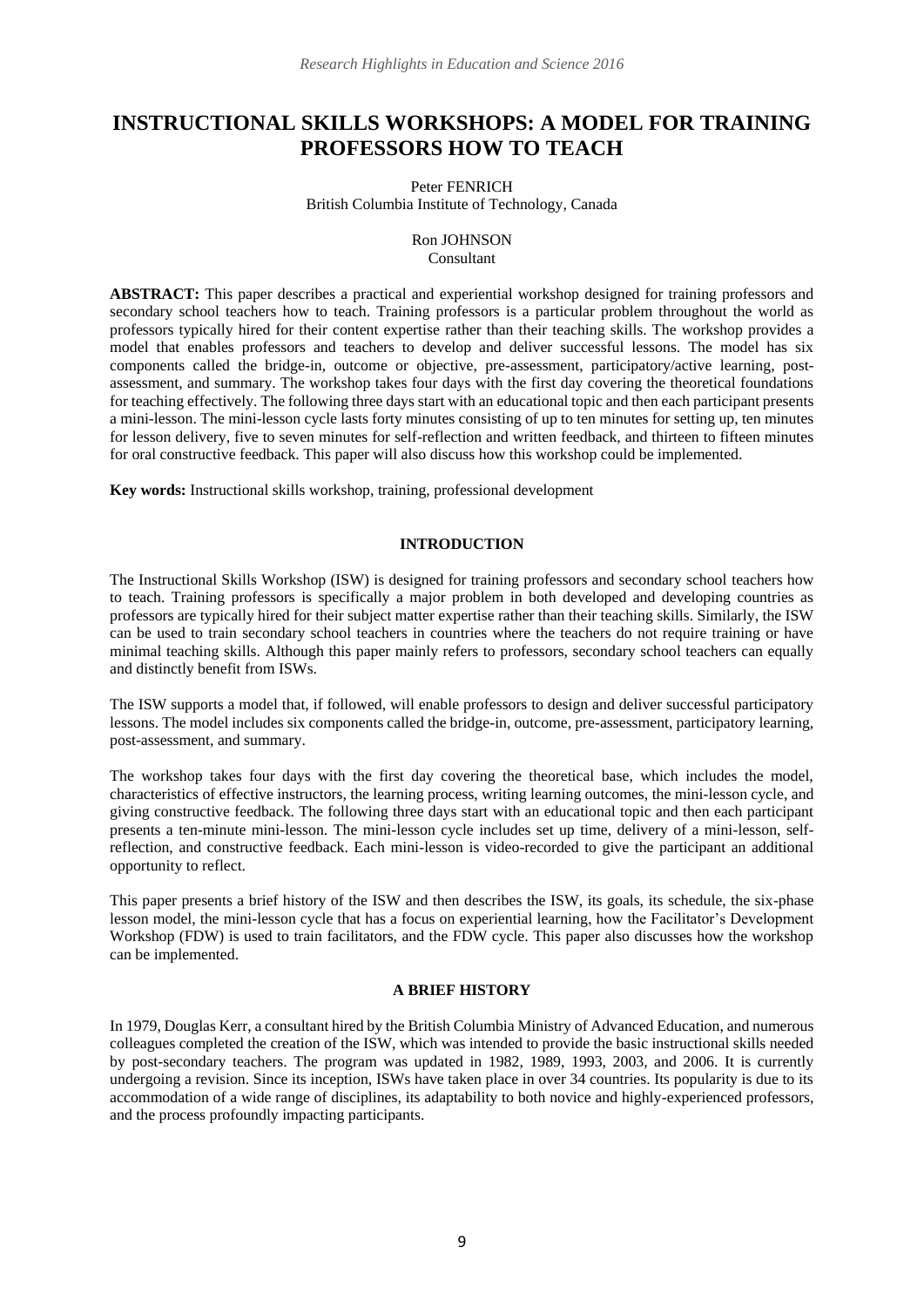## **ISW DESCRIPTION**

The ISW is an intensive four-day, 24-hour workshop designed to provide professors with the skills needed to teach effectively. It is facilitated by trained individuals who are also professors or are professionals in the educational field. Each ISW is conducted with one facilitator (although it can be done with two facilitators) and four to six participants. Participants can be professors in any field with any level of teaching experience.

The ISW is a peer-based model where feedback is provided to professors by peers, who are the other participants. The ISW is based on experiential learning and principles of learner-centered instruction. Participants leave the workshop with an improved level of instructional competence and confidence in their ability to design and deliver instruction.

## **ISW GOALS**

The goal of an ISW is to provide professors with practice in:

- Writing learning outcomes
- Addressing the varying learning preferences of students
- Writing lesson plans based on the six-phase model
- Conducting participatory lessons using a variety of instructional strategies and techniques
- Using questioning techniques
- Using common instructional media (if available)
- Assessing learning
- Giving and receiving constructive feedback

To accomplish this, participants are expected to:

- Actively participate
- Ask questions
- Share experiences
- Take time to reflect and learn
- Be open minded

## **ISW SCHEDULE**

ISWs are typically conducted over four days. Day one provides the theoretical foundation for instructional skills development. Day two consists of learning more instructional skills (typically a 60 to 90-minute discussion) and forty-minute cycles where each participant presents a mini-lesson while the other participants take on the role of a learner. Each participant reflects on his or her mini-lessons, receives written and verbal feedback, and considers how to apply what was learned to his or her next mini-lesson and future lessons. The process of giving feedback also focuses each participant on the lesson model, and develops the professors' ability to analyze his or her own lessons. Days three and four are parallel to day two. Each participant delivers three mini-lessons and receives feedback three times. Three mini-lessons allow for enough practice, reflection, and feedback for professors to improve as well as for opportunities to challenge themselves or to experiment, such as trying one lesson in each of the cognitive, psychomotor, and affective learning domains.

Day one typically consists of introductory and group-development activities, discussions on the characteristics of effective and ineffective instructors, the basic learning process, how to write learning outcomes, the six-phase lesson model, and how to provide constructive feedback, and seeing the forty-minute cycle modelled.

The introductory activities on day one help the group formation process that is necessary for participants to effectively support each other throughout the workshop. The characteristics of effective and ineffective instructors' topic helps participants to reflect on both the good and bad instructional practices that they have experienced and become aware of what they should and should not do. The presentation of the basic learning process helps professors understand ways to help learners understand and retain what is taught. The writing learning outcomes presentation teaches professors how to write measureable learning outcomes that are at the highest level needed while stating appropriate conditions and criteria. Professors are then taught the six-phase model. This model provides a foundation for delivering successful lessons. The discussion on constructive feedback enables participants to provide effective feedback for the professor who delivered the mini-lesson as well as to teach how feedback should be given in their own classrooms. Modelling the cycle clarifies the mini-lesson cycle for the following days. Participants set individual goals and articulate them to focus their learning.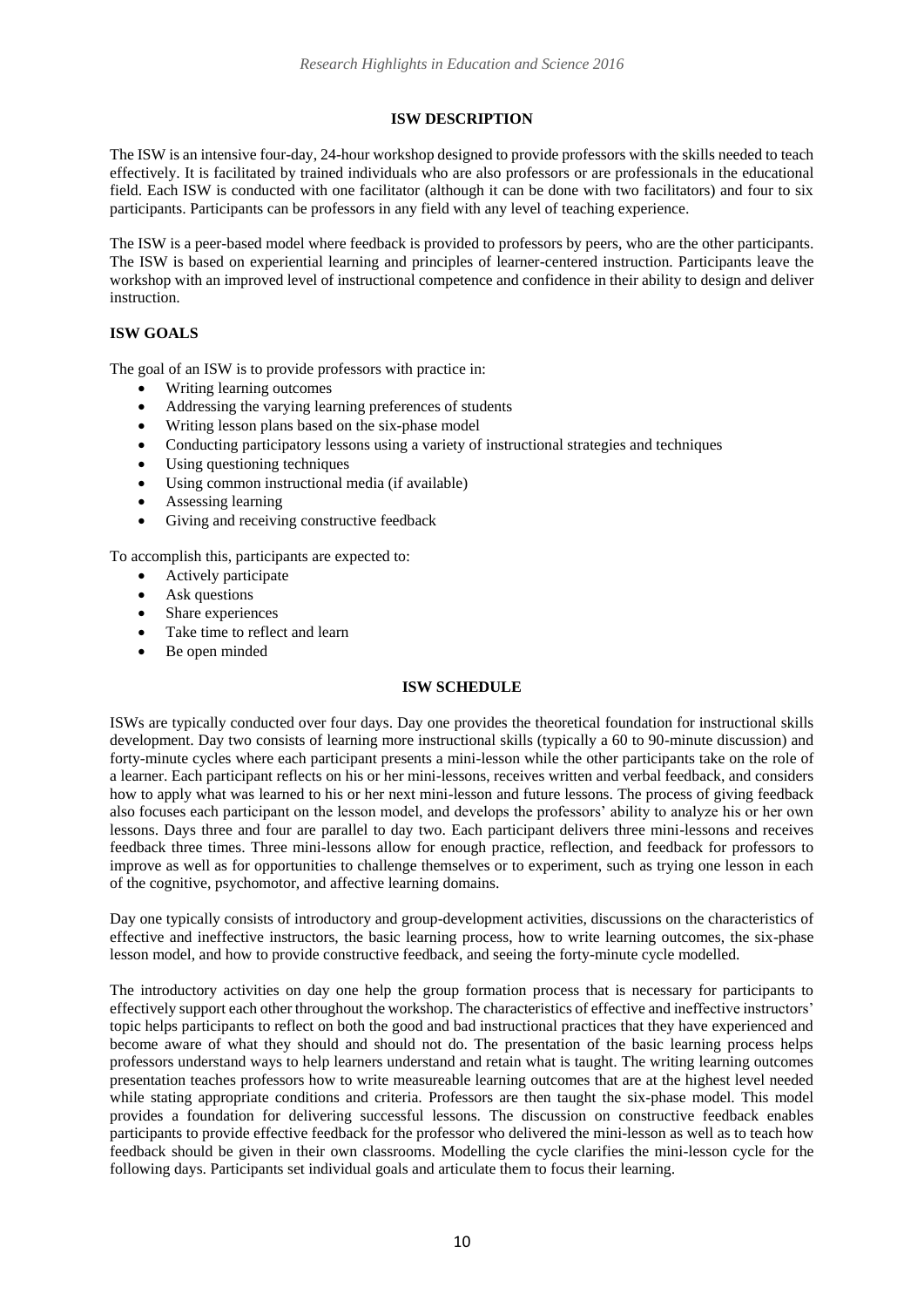#### **BOPPPS LESSON MODEL**

The BOPPPS (acronym) lesson model is a blend from several educational theories. It has the following parts: Beginning:

- 1. **B**ridge-in: Connects the student to the lesson and answers the question "Why should I learn this?" It is meant to gain attention and establish relevance.
- 2. **O**utcome: A clear measurable statement(s) of what the learner will be able to do after completing the lesson. Outcomes (also called objectives) provide the foundation that the learning activities and assessment are based upon.
- 3. **P**re-assessment: Determines what the learner already knows related to the topic. This helps the instructor determine where to start, which activities are necessary, and how to involve learners who already have some degree of the knowledge or skill that will be taught.

Middle:

4. **P**articipatory (active) learning: The heart of the lessons where the learner receives instruction and practices with feedback. The learners interact with the material, the instructor, and each other.

End

- 5. **P**ost-assessment: Allows the professor and learners to confirm that they have achieved the specified learning outcome.
- 6. **S**ummary: Closes the lesson, connects the learner back to the outcome, and may prepare the learner for the next lesson.

The BOPPPS model allows considerable flexibility in delivery, while including the major functions that support learning.

#### **LESSON PLANS**

Lesson plans are a tool professors can use to develop lessons and improve their teaching. Lesson plans follow the BOPPPS model and include items such as estimated time, materials and equipment needed, and activities the students will experience.

### **CONSTRUCTIVE FEEDBACK**

Constructive feedback is information provided to the professors to help improve their performance. It is critical that they identify what works so that they continue to do those things and what could be changed to improve performance. Effective feedback is specific, descriptive, behavioral, balanced, manageable, changeable, related to the needs of the receiver, timely, and checked for understanding. The receivers accept feedback, check for understanding, focus on what is important to him/her, and keep emotions separate. With three mini-lessons, each participant has the opportunity to experiment and check for effectiveness.

#### **ISW 40-MINUTE CYCLE**

As shown in figure 1, the mini-lesson cycle takes forty minutes. There is up to ten minutes for setting up the learning environment, ten minutes for lesson delivery, five to seven minutes for professor self-reflection with the facilitator, and thirteen to fifteen minutes for constructive feedback from the learners (the other participants) to the professor.



**Figure 1.** Professor Development 40-Minute Mini-Lesson Cycle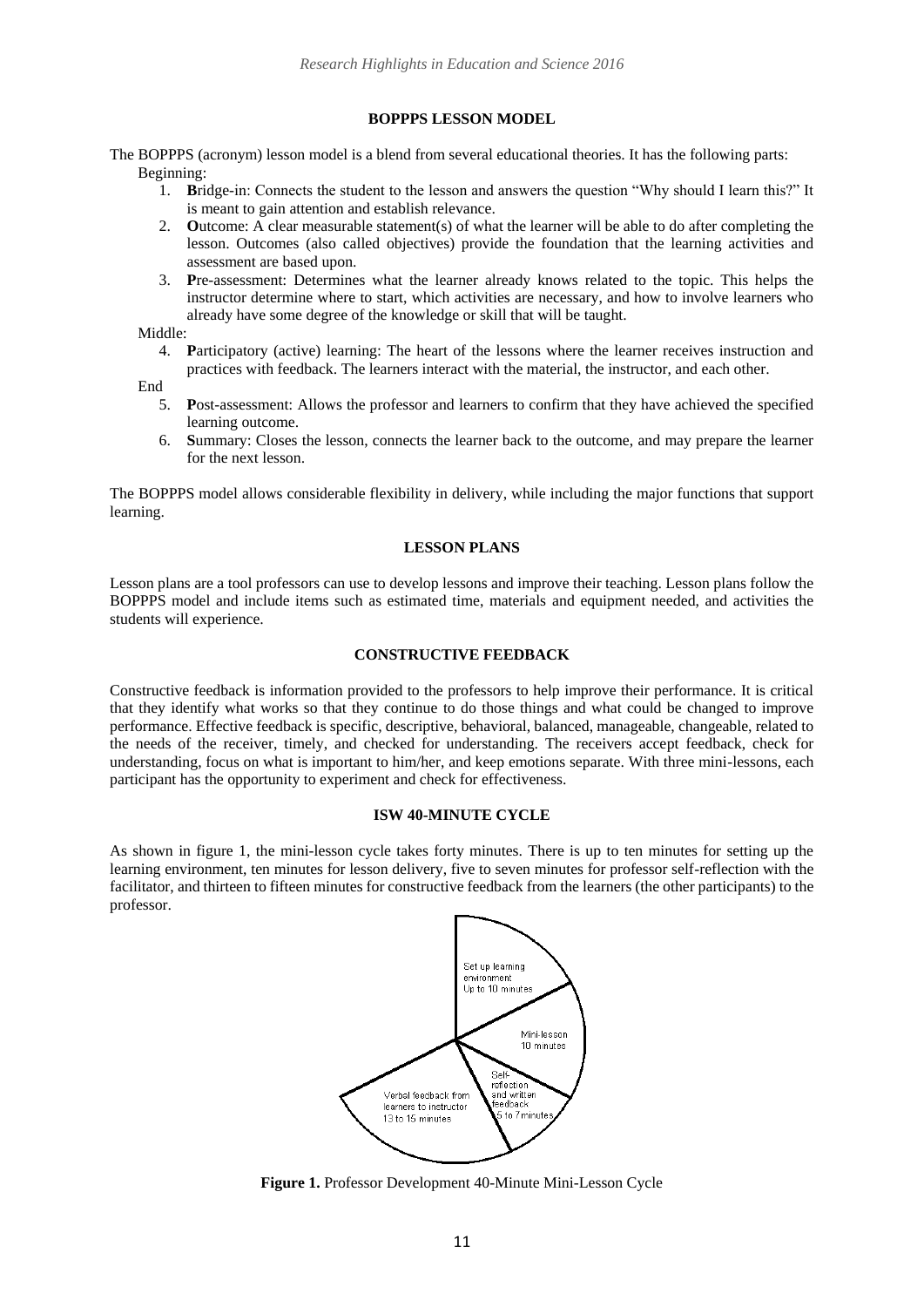As illustrated in figure 2, the focus of an ISW is experiential learning. The learner has a real teaching experience and then learns from that experience through self-reflection, making conclusions based on the received feedback, and then planning for the next teaching experience based on what was learned. This process should be followed throughout one's teaching career.



**Figure 2.** Experiential Learning Cycle

### **FACILITATOR DEVELOPMENT WORKSHOP (FDW) DESCRIPTION**

The FDW develops the skill to lead an ISW. It uses the ISW (one day of theory and three days of practice with feedback) as a nucleus with an emphasis on learning how to establish the group environment for a successful ISW, how to assist ISW participants to learn the six-phase model, and develop strategies to elicit useful feedback for the participants. A final day allows the participants to address issues in planning and delivering an ISW.

A highly experienced facilitator takes the role of trainer to teach the facilitation process. In the FDW cycle, one of the participants takes the role of facilitator, one the role of professor, and the others the role of learners/students. The professor delivers a mini-lesson as in the ISW. Then there are two levels of feedback. First, the facilitator practices eliciting feedback for the professor from the learners. Then the trainer elicits feedback for the facilitator.

#### **FDW 60-MINUTE CYCLE**

As shown in figure 3, each facilitator development mini-lesson cycle takes sixty minutes. The initial forty minutes is the same as the professor mini-lesson cycle, as shown in figure 1. After that, there is five minutes for facilitator self-reflection, and fifteen minutes for constructive feedback from the learners to the facilitator.



**Figure 3.** Facilitator Development 60-Minute Mini-Lesson Cycle

## **IMPLEMENTATION IN DEVELOPED OR DEVELOPING COUNTRIES**

In post-secondary education, professors are hired primarily for their subject matter expertise, specifically their academic, professional, and research background. In some countries, secondary school teachers have little or no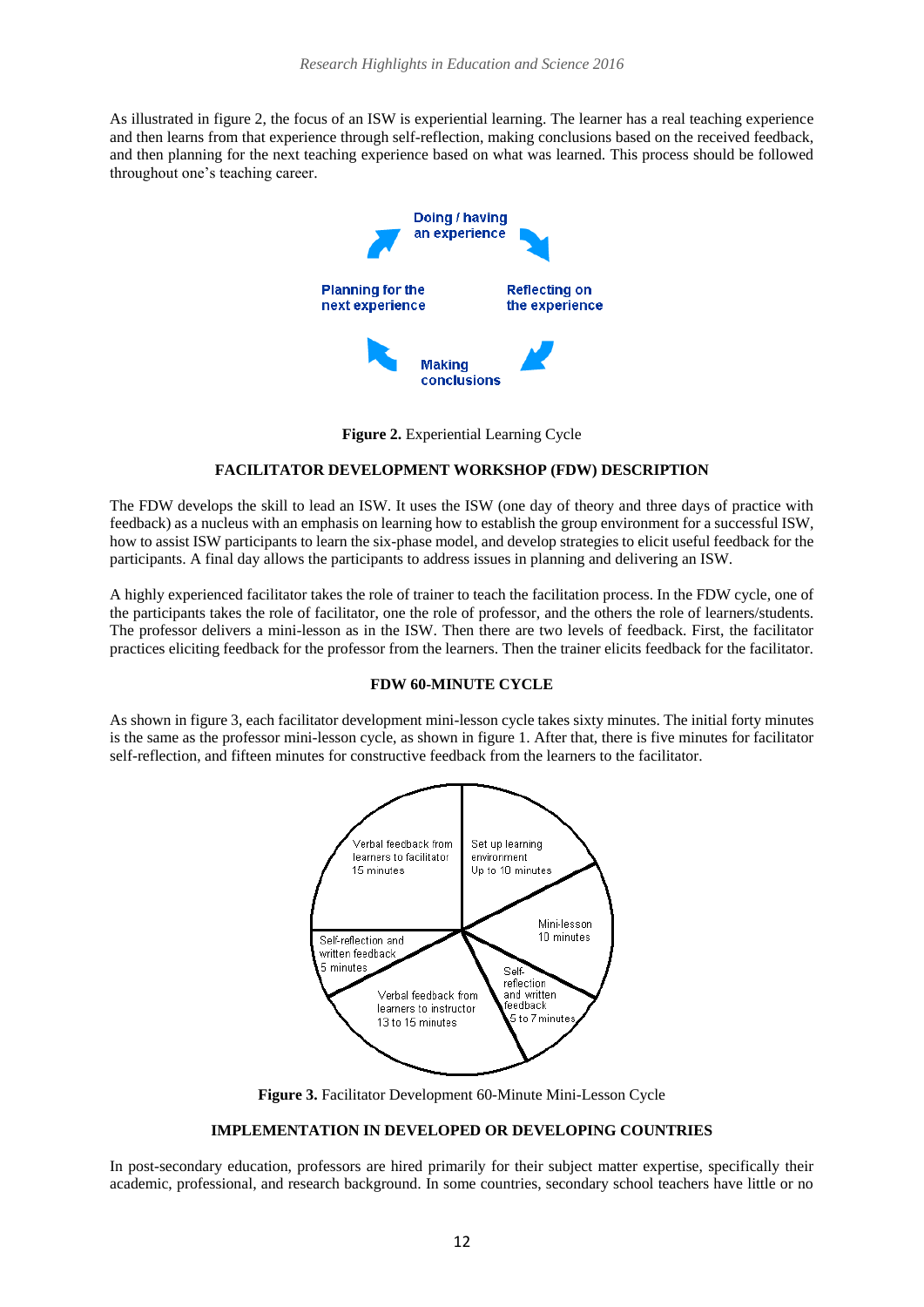training. The Instructional Skills Workshop (ISW) provides a solid model for planning lessons and gives the participants direct experience teaching and analyzing a lesson to determine which parts are effective and which could be changed to improve the learning experience. The ISW is respectful of professors and teachers with teaching experience, building on their existing skills and guiding them to develop and improve needed abilities. Often workshops are most successful when the participants are of mixed specialties as they focus on the teaching itself as opposed to their specific content area. Workshops can be less successful when administrators, who have power or influence over the professors, and professors are in the same workshop if the professors are not comfortable in speaking freely or teaching in front of the administrator. It could be argued that there is little value in having an administrator attend a workshop. However, administrative support is essential and participation may convince an administrator that the workshop is effective.

The educational philosophy of the ISW is a mix of cognitive and constructivist theories and allows flexibility for professors to respond to individual classroom situations. The foundation of learning theory in the ISW is engagement with both the facilitator and other participants and active learning. This means that the professors, and consequently their students, learn best when they are connected to the content to be learned and actively practice the skills while receiving feedback on their progress. Content is more easily learned and retained when it has meaning in a student's life. Learning is supported by careful alignment between clearly expressed objectives, learning activities, and evaluation that are as authentic as possible.

When professors specifically address the cognitive, psychomotor, and affective learning domains (as is applicable), students gain a well-rounded set of abilities relevant to their future success. The cognitive domain relates to facts, theories, concepts, and their application to real-world issues. Psychomotor skills relate to physical abilities gained by practice and experience. The affective domain are attitudes, values, and beliefs that are important in relation to the content. These might be concepts like safety, professionalism, and ethics.

To implement a post-secondary teacher program, the long-term goal must be to acquire the independent capacity of the receiving organization to develop teaching skills in its faculty. The ISW has an existing structure that supports this goal. At the base is the ISW itself. It is where practiced facilitators lead a group (4-6 per facilitator) of professors through the process to learn and practice teaching skills. The next level is the Facilitator Development Workshop (FDW) where experienced ISW trainers help professors experienced in the ISW model to learn and practice the skills needed to facilitate an ISW. A future part of a subsequent FDW is where experienced facilitators work with experienced trainers to become trainers of facilitators themselves. Experienced trainers also take on the role of director or co-director to plan and coordinate the overall FDW. The directors also have the responsibility to monitor the whole process to ensure that the facilitators-to-be and the trainers are getting the experience they need and are achieving the skills at an acceptable level. The directors are connected to the ISW International Advisory Committee, which supports ISW activities to maintain continuity and ongoing improvement in materials like the ISW Handbook, the FDW Handbook, and other supporting materials. It also provides a level of quality control and reassurance to the receiving institution.

To implement the ISW in a new area, the following steps can be effective:

- 1. Prepare a plan for the development of instructional skills within a specific institution or region in cooperation with the institution(s) and relevant government agency/agencies. The plan must include ongoing support for the ISW.
- 2. Recruit a cadre of experienced professionals who are respected by their colleagues. This may be started in a department willing to invest the resources needed, and later extended to the whole institution as resources and time permit.
- 3. Schedule the ISW in groups of 4 to 6 professors with 1 facilitator, with the workshop to be delivered in the participants' home area. It would be helpful to deliver at least 2 of these workshops, to create a large group of teaching practitioners who share the same understanding and terminology.
- 4. Develop an ongoing exercise such as the professors developing lesson plans for a program, keeping a journal of their teaching experience, and/or visiting each other's classrooms regularly to encourage each to practice the instructional skills and mutually support each other in developing their skills further.
- 5. After some time practicing the teaching skills, schedule an FDW with the more successful professors becoming ISW facilitators. Four or five facilitators should be trained.
- 6. After a body of facilitators has been trained, schedule an FDW where some of the experienced facilitators become trainers of facilitators.
- 7. Once the process has been established, there should be ongoing development of facilitators and trainers to maintain an effective group and to enable the rest of the faculty of the institution/region to be trained.
- 8. All facilitators and trainers are linked to the ISW network for information and support and can call on the ISW International Advisory Committee for advice and connection to resources.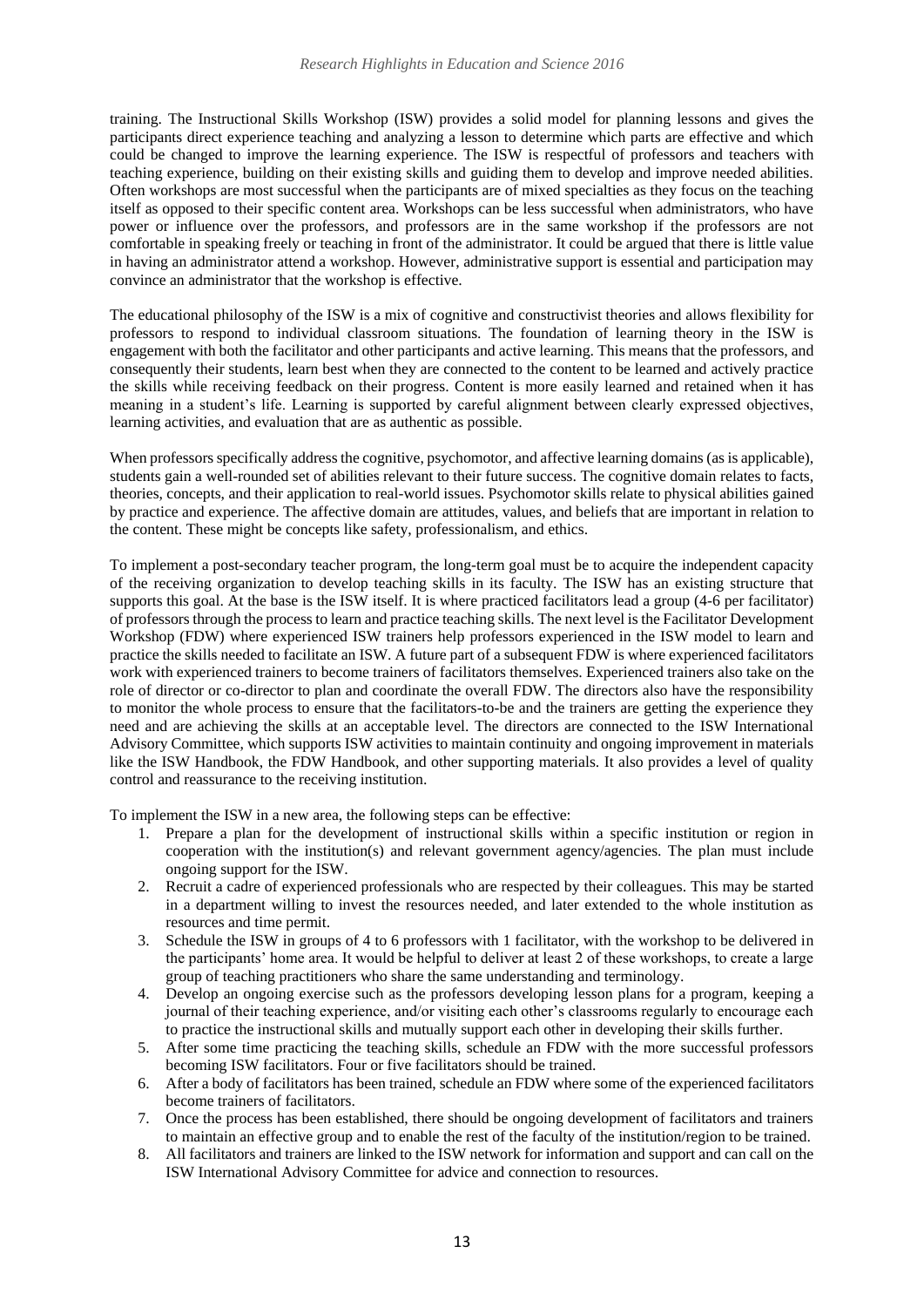9. It can be useful to have cooperative ISW activities with other institutions, regions, and even countries.

The above program would take at least 2 years to get the numbers for the process to be self-supporting. It requires a commitment from the institution to provide ongoing support to be effective with the recognition that it takes time for professors to master the model of teaching. Participants need to continue to support each other after the workshop and this process should be built into the plan. Professors who successfully complete the ISW and practice the skills gained, can receive advanced credit towards the British Columbia Provincial Instructors Diploma (PIDP) delivered by Vancouver Community College, which provides additional skills such as course design, course evaluation, developing instructional media, and concepts like the characteristics of learners. The courses in the PIDP are available at a distance.

## **SUMMARY**

Post-secondary professors are mainly hired for their content expertise and often do not have any training regarding teaching skills. To support these professors, the Instructional Skills Workshop (ISW) provides a six-phase model (consisting of a bridge-in, objective, pre-assessment, participatory learning, post-assessment, and summary) for planning lessons, gives participants real teaching experiences, and helps them analyze lessons to determine the effective parts and which could be modified to improve learning. The ISW respects professors with teaching experience, builds on their existing skills, and guides them to develop and improve needed skills. The FDW attains the next level of training facilitators and trainers of facilitators.

Through careful planning and support, ISWs and FDWs can be successfully established in both developed and developing countries at both the post-secondary and secondary school levels.

#### **REFERENCES**

- Instructional Skills Workshop International Advisory Committee. (2006). *Facilitator Development Workshop Participant Handbook and Facilitator Resources*. Instructional Skills Workshop International Advisory Committee, British Columbia, Canada.
- Instructional Skills Workshop International Advisory Committee. (2006). *Instructional Skills Workshop (ISW) Handbook for Participants*. Instructional Skills Workshop International Advisory Committee, British Columbia, Canada.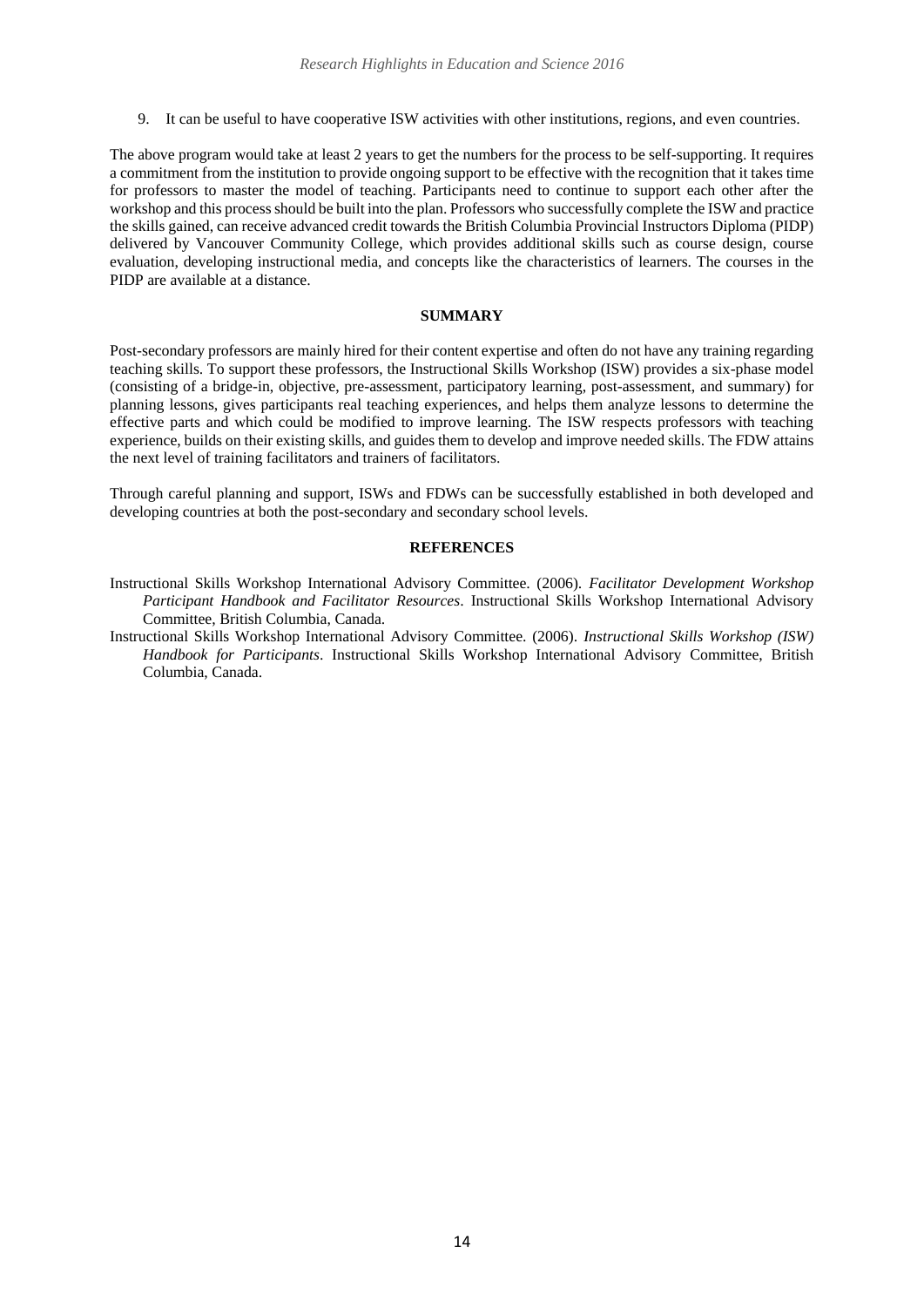# **USING PEER ASSESSMENT IN EDUCATION**

Mehmet DEMİR Adıyaman University, Turkey

**ABSTRACT:** Peer assessment is an arrangement for work of each peers in similiar status to consider and specify the level, value, queality of work oramount of product or learning incomes or performance of the other learners. The goal of the assessment is to determine differences between expected performance and actual performance, give opportunities to students to take corrective action, and support their learning by providing affluent feedback. In addition, the assessment method has been utilised, including monitoring the performans of group assigments by instructors, or as a tool of reflection by students through to increase the pragmatic efficiency to reduce workloads of educators. Peer assessment emerges as a new form of assessment although it has actually been utilised for centuries. The advantages of the assessment of writing and the method was described. In recent years, there has been much renewed interest in the assessment because of a formative assessment method. Thus, peer assessment can be widely used vary in number of ways, including writing, teaching, business, science, engineering to medicine as well as using a teaching strategy in education.

**Key words:** Education, Peer assessment, Teaching

### **INTRODUCTION**

#### **Definition and Typology**

Peer assessment may sound like a new method; however, it has been used widely for hundreds of years now. Professor George Jardine from the University of Glasgow has identified the peer assessment methods adopted between 1884 and 1826, as well as its advantages. Today, peer assessment is identified differently.

"It is a process of a group of individuals evaluating their peers." (Lee, 2008: 32). In this process, peer assessment uses the knowledge and skills of students to explain, review and improve the works of peers (Ballantyne, Hughes and Mylonas, 2002). In other words, peer assessment is a setting in which students of similar status evaluate individually the works, learning outcomes, outputs, levels, value, quality, and success of their peers (Topping, 1998) The main purpose of this setting is to identify the difference between the expected performance and actual performance, thus giving the students the opportunity to improve, supporting their learning by providing them with enhanced feedbacks (Gielen, Peeters, Dochy, Onghena and Struyven, 2010).

Peer assessment, used as a tool of performance monitoring by educators, or a tool of reflection by students, is a method adopted differently by instructors to increase the pragmatic efficiency while reducing their work load (Weaver and Esposto, 2012). Particularly popular among teachers as an alternative way of evaluation, Peer assessment has received much attention in recent years for its [effectiveness](http://tureng.com/en/turkish-english/effectiveness) in the learning processes of students. This novel strategy of evaluation and learning is broadly used in a large variety of areas (Tseng and Tsai, 2007). Nature of these evaluation activities vary with the different areas of use, or the curriculum. Even production of widely diversified products or outcomes, portfolios, private presentations, and performance tasks, as well as other acts that require skills may be evaluated through peer assessment.

The participants of the peer assessment application may be assessors or assesses, in parties varying from pairs to larger groups. Moreover, peer assessment may be applied one-sidedly, or reciprocally. The purpose of peer assessment application may vary from cognitive or metacognitive attainments of teaching, to time saving, etc. Further, attainment of positive results [incentivize](http://tureng.com/en/turkish-english/incentivise) the in-silico application of peer assessment. Ultimately, peer assessment may take place within or outside the class; it is experienced not only in school, but throughout our lives. We all expect to be the assessor or assesse among our peers in different times and contexts. In conclusion, application of peer assessment in schools may improve the transferable skills used in the daily life (Topping, 2009).

#### **The Importance of Peer Assessment**

The recent years witnessed a never before seen growth in the numbers of students attending higher education institutions world-wide. Nevertheless, the rates of employment in many organizations are [disproportionate to](http://tureng.com/en/turkish-english/disproportionate%20to) this growth (Oldfield, Mark, and Macalpine, 1995). As a consequence, classroom sizes and the workloads of teachers increased dramatically. The increase in the then current workload redounded palpably to the already grueling and tediously effort and time demanding field of assessment (Bilington, 1997). Homework, which needs to be overly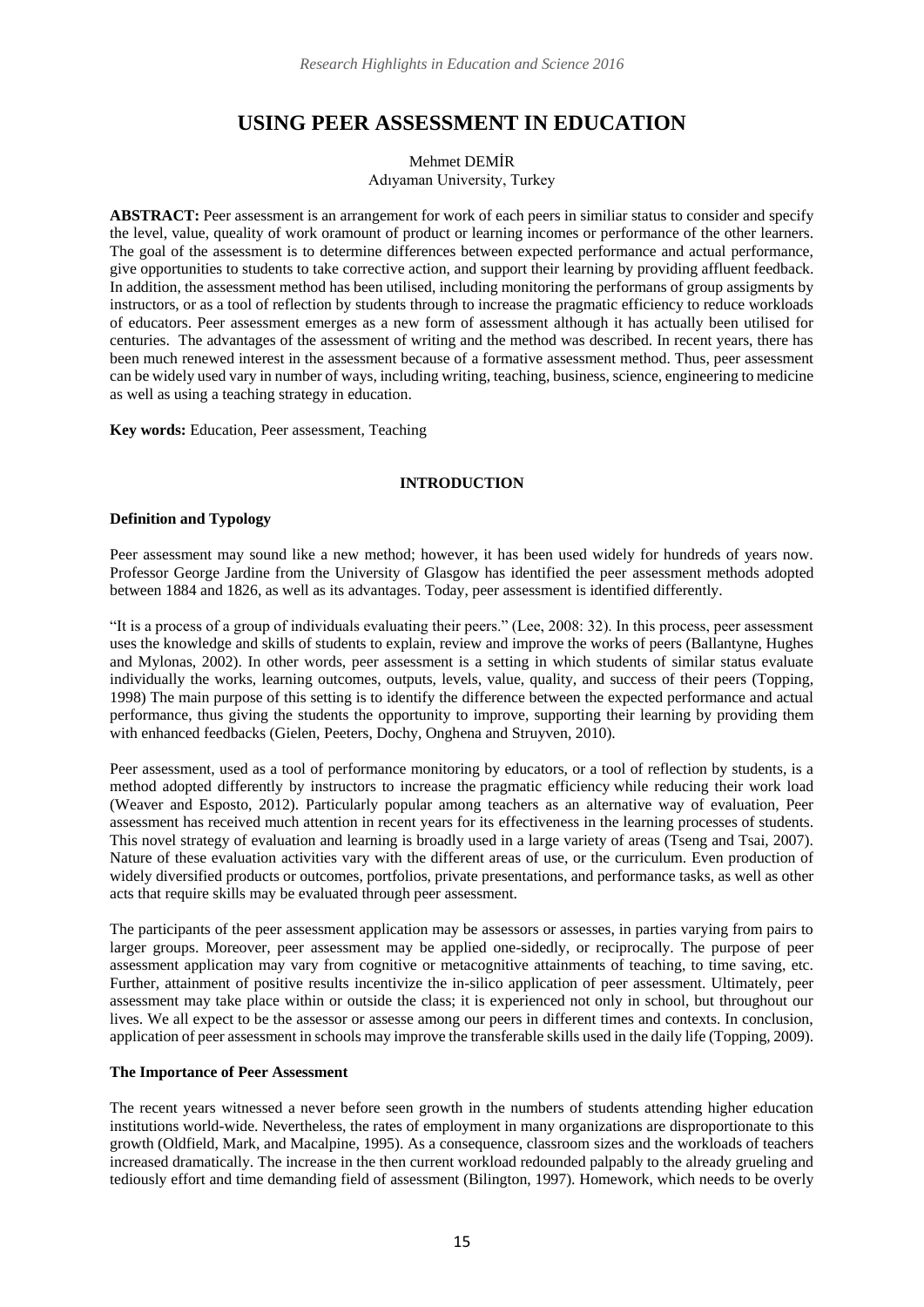assigned if required comments and feedbacks are detailed, is rendered almost impossible to pursue due to the incompetency of the grading system corresponding to the resources (Davies, 2000; Gibs, Lucas, and Spouse, 1997). In this vein, this situation does not result with the equation of "larger classrooms, less resources, more competition"; on the contrary, in cases of large classrooms, it reduces the time that the instructor spares for each student, as well as meaning that students will receive the feedback they need for their homework less frequently (Gibs, Lucas, and Spouse, 1997). The situation is not projected to change in case of further proceeding of costcutting measures.

One of the most encountered problems in academic sense is the question of how to provide high quality evaluation and feedback in crowded classrooms, for the number of students per teacher does not seem likely to change. A possible solution to this problem is to involve students in the learning processes and nontraditional evaluation approaches such as peer assessment. This approach creates the opportunity to use time more efficiently for both the teachers and students who attend crowded classrooms, as well as improving learning efficiency, saving time in grading and feedback processes, and increasing the frequency of [quantitative-qualitative](http://tureng.com/en/turkish-english/quantitative-qualitative%20data) feedbacks. Moreover, peer assessment is found to be effective in improvement of interpersonal relationships within classrooms (Sluijsmans, Brand-Gruwel, and van Merrienber, 2002). Many other studies too, emphasize that peer assessment has a positive impact on cognitive, metacognitive and social impact areas of students (Smith, Cooper, and Lancaste, 2002; Topping, 2003; Tsai, Lin, and Yuan, 2002), and its necessity for students during their education. For the aforementioned reasons and more, peer assessment is method needed to be employed (Ballantyne, Hughes, and Mylonas, 2002).

## **Benefits of Peer Assessment**

Peer assessment has been successfully applied in preschools, elementary, middle, and high schools, including with special educational needs (Scruggs & Mastropieri, 1998). The literature has indicated that peer assessment can result in improvements in the effectiveness and quality of learning at least as good as gains from teacher assessment. The benefits of peer assessment can be listed as follows:

- It gives students the opportunity to participate in the planning of their own learning schedule, as well as helping them identify their own strengths and weaknesses;
- It enables improving procedures at learning points, the target areas, as we call them;
- It helps in development of metacognitive and transferable skills, production of an enhancing impact on reflective thinking and problem-solving skills throughout a student's education life (Sluijsmans, Docy, and Moerkerke, 1999; Smith, Cooper, and Lancaster, 2002; Topping, 1998);
- It is effective in the development of verbal communication and [reconciliation](http://tureng.com/en/turkish-english/reconciliation) skills, as well as of giving and taking criticism (Topping, Smith, Swanson ve Elliot, 2000);
- It [incentivizes](http://tureng.com/en/turkish-english/incentivize) students to have a sound grasp of the goals and purposes of the lesson, as well as the evaluation homework (Topping, et al., 2000);
- It pushes the assessor to focus on the question of what the constituents of a work, good or bad, should be (Searby and Ewers, 1997);
- It enables going beyond the customary process of assessment, thus helps students comprehend why and how they will be rewarded with grades (Brindley and Scoffield, 1998);
- It helps students have a better understanding of the requirements for attainment of a certain standard, and enables them to be cognizant of the assessment process' details (Falchikov, 1995; Hanrahan and Isaacs, 2001; Race, 1998);
- When used effectively, it improves the quality of the work subject to assessment, as well as augmenting the understanding ability and self-confidence of students (Dochy, Segers, and Sluijsmans, 1999; Topping, et al., 2000);
- It enables students to learn from each other's mistakes, criticize and review the performance samples of their peers by letting them study various writing styles, techniques, ideas and skills (Race, 1998);
- It provides the opportunity to spotlight the contradictory applications employed by teachers in grading processes, and emphasize the importance of a work prepared in a clear, understandable, and reasonable format (Brindley and Scoffield, 1998; Race, 1998);
- It incentivizes students to reflect their own evaluation approaches on their evaluation homework (Dochy, et al., 1999);
- It constructs the cooperation of peer assessment in the development process of interdependent learning, mostly enabling the development of those skills effective at the interpersonal level, rather than inciting competition (Heron, 1981; Cited by: Resta and Lee, 2010).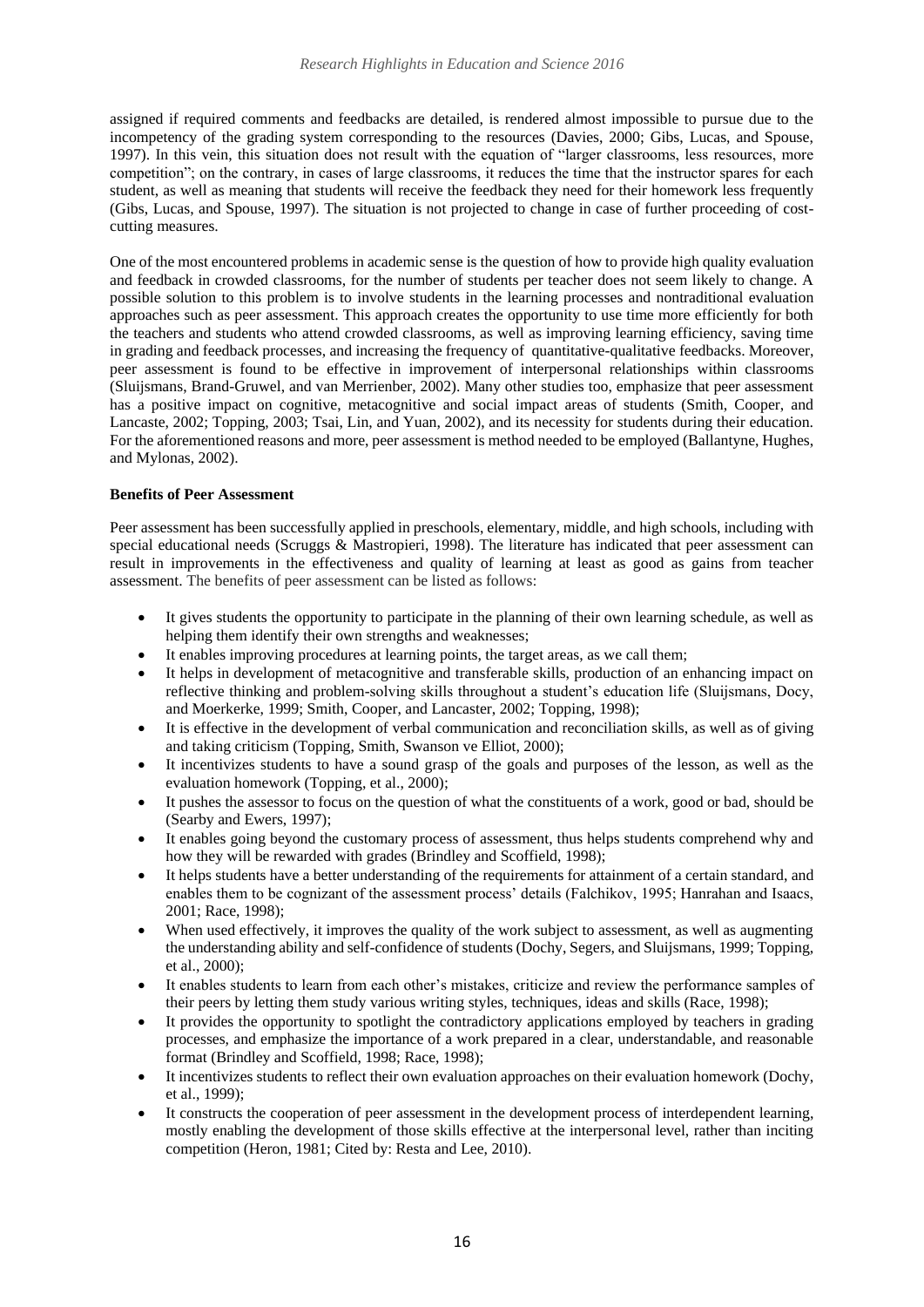## **Concerns about Implementation of Peer Assessment**

Several problems and limitations have repeatedly been associated with the process of assessing although the adoption of peer assessment is advocated in the literature. Most of these arise from the fact that the application of peer assessment method in higher education as a stylistic assessment tool is still a novel idea. Academic personnel, teachers and students' lacking of proper experience concerning this method of assessment can be given as an example. With this regard, students expressed dislike in assessing their peers and preferred the responsibility to be taken by their teachers instead (Ballantyne, et al., 2002).

Another remarkable negative aspect of the method is, that many teachers, who manage to involve their students successfully in the learning process through on cooperation, somewhat leave the internal control and management of their classes to their students. Nevertheless, some teachers are concerned about peer assessment's integration into the assessment process. The reason why is that students become a part of the assessment and grade their friends. What needs to be done, instead, is to involve them in the assessment process but leaving the final process of grading to teachers (Topping, 2009). Among the reasons are the example situations in which, close friends give better grades to each other and these being make-up grades, grading is prearranged, dominant students being given the highest grades, ultimately, even those who didn't even participate in the work benefit from the group grading (Ond, Ul-Haq, and Meyer, 1995). Avoidance of this negative situation can only be achieved through the employment of peer assessment along with self-assessment (Dochy, et al., 1999).

### **Pedagogical Merits of Peer Assessment**

The educational merits in application of the method of peer assessment, which is adopted in various stages of education, are approached in broad strokes for a remarkably large number of students benefit from the method within the process (Cestone, Levine, and Lane, 2008)**.**

## **Feedback**

The primary purpose of peer assessment is providing students with feedbacks; therefore, these feedbacks should be confirmatory, suggestive and ameliorative. Polite and positive feedbacks help reduce mistakes, improve knowledge, construct theoretical knowledge more profoundly, and create a positive impact on learning (Butler and Winne, 1995; Topping, 2009). The most prominent feature of peer assessment is that it is efficient since the students always outnumber the teachers in a class. Moreover, students tend to take the feedbacks given by their friends as transitory and individual, whereas those they receive from their teachers are construed as a feedback of the authority. Therefore, feedbacks taken from peers are more substantial and beneficiary for students (Cole, 1991).

## **Cognitive Gains**

Peer assessment's gains are associated with both the assessor and assesse (Topping and Ehly, 1998). For this method of assessment can improve reflection on new situations, generalization, and metacognitive awareness, as well as incentivizing self-criticism. Therefore, the cognitive and metacognitive gains occur before, during and after peer assessment application.

#### **Improvements in Works**

Peer assessment, like cooperative learning, is an evaluation method which can complement other approaches. In a group where students evaluate each other, for instance, criticism received from peers is considered to be more motivating by individuals in terms of improving the quality of the product. Further, students who participate in the peer assessment as an assessor are expected to be more inventive (Searby & Ewers, 1997). Thereby the personal performance and the quality of the product are improved.

## **Saving Teachers' Time**

It is stated that the method saves time for teachers since all students are assessed at once when students are involved in the assessment process. When the literature is considered, it is also seen that the method does not place a timewise burden on teachers. However, some authors warn that it takes time to set up a quality peer assessment environment in senses of its organization, training and monitoring processes (Falchikov, 2001). In order to avoid time loss, peer assessment should be used as an evaluation method when needed, rather than as a complementary comment to the feedbacks teachers provide. Otherwise, this method of assessment turns more into a timeconsuming application than a time-saver.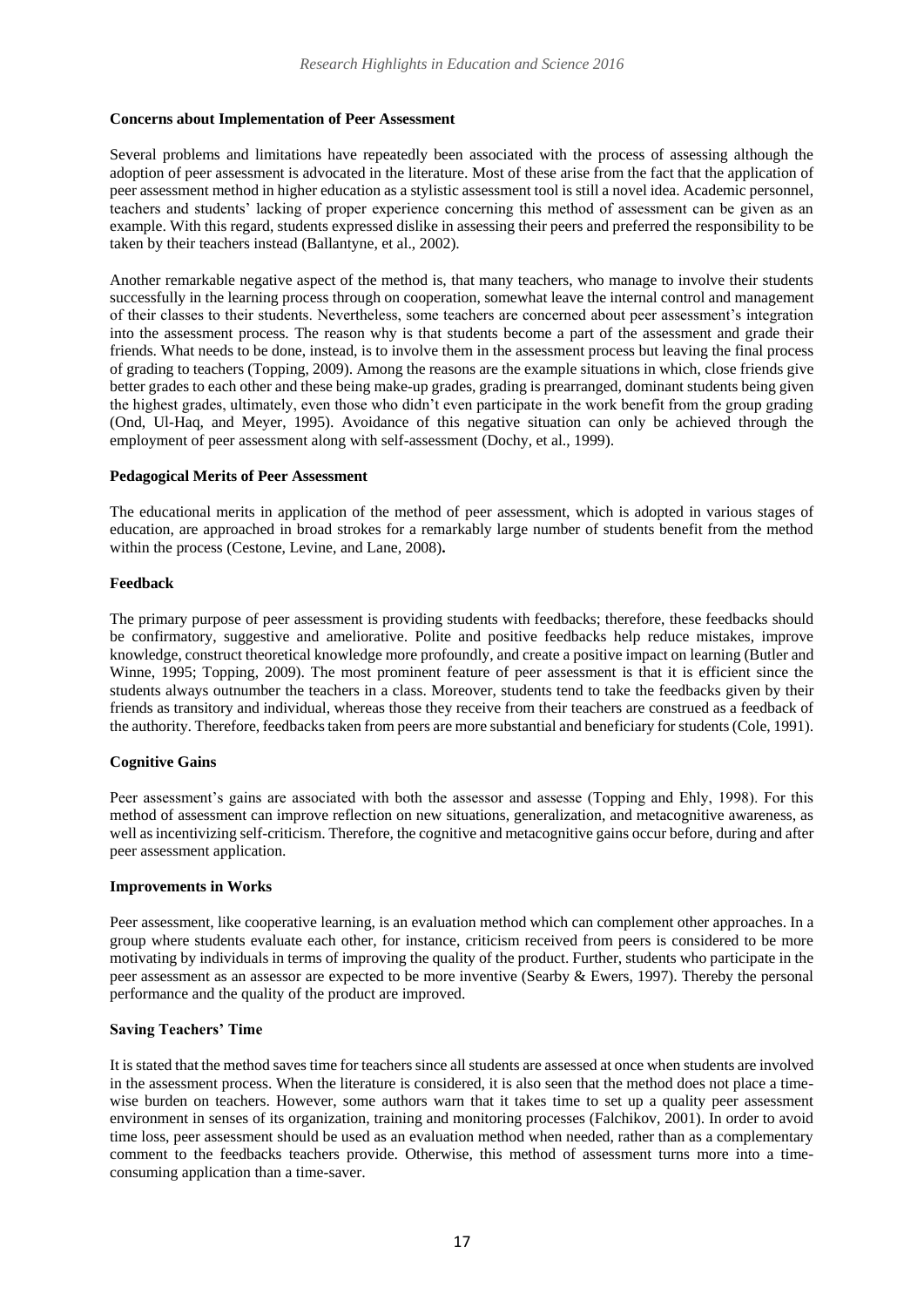## **Guidelines for the Implementation of Peer Assessment and Evaluation**

It is essential that the assessment to be carried out during the teaching process is well-set and planned. For a wellset setting leads to lasting and productive results. Secondly, it eases the implementation process when the peer assessment to be held in the education process is planned well, is in harmony with classroom activities and teacher's feedbacks. Therefore, considering these steps will make it easier to apply the method. When the literature is scanned (Toppng, 2003; Webb and Farivar, 1994), it is seen that the guidelines concerning the implementation of peer assessment are as follows:

## **Setting Expectations**

It is essential to collaborate with colleagues, rather than establishing an individual setting. Once the setting is ready, the students to be involved in the process should be informed on the importance and the scope of the assessment. In the next stage, setting goals, taking student expectations into account, informing students on the procedure of assessment, organizing activities to explain expectations and their roles in the process render the process easier (Topping, 2009).

### **Involving Participants in Designing and Procedures**

Involving students in the first place, helps teachers determine the nature of the events to be held, matters concerning the purposes of the lesson, as well as the assessment criteria. Involving the participants in the process of determination and development of these criteria, even if their suggestions do not differ much from the already proposed style, yields positive impacts on students, such as helping them with possible feelings of anxiety, giving them the sense of belonging, preparing them, as well as making it easier for them to decide while making selfassessment (Cestone, Levine, and Lane, 2008).

### **Using Periodic Assessment**

Employing peer assessment as a regular assessment tool brings along many advantages. When this tool of assessment is used at the end of the learning process, it is seen to help students to avert their concerns of not being able to just (Gueldenzoph and May, 2002; Haberyan, 2007). Employment of this formative assessment method gives students the opportunity to acquire the skills they need to make assessments. On top of it, students have the chance to make an objective and reliable assessment, thanks to this standardized tool of assessment (Michaelsen, Knight, and Fink, 2004).

## **Matching Participants and Setting Contract**

Pairing the participants, and organizing the communication. Mainly, the purpose should be pairing peers with similar abilities. If the peers attend the same classroom, they can be classified roughly according to their abilities. In this way, those student groups or pairs from the lowest levels of the classroom can participate in works corresponding to their levels; nevertheless, with the support of their teacher, these students too, may gain more than expected, as they will be involved in a similar process although at a lower level (Topping, 2009).

## **Monitoring and Coaching**

Quality education makes remarkable difference. The students should be informed on the expectations from them, including the roles and actions to be taken by the assessors and assesses. In the next stage, the assessment process should be explained through a simulation of, for instance, two students assessing each other. For this, the assessor and assesse participating in the simulation should be monitored, given feedbacks if need be, and trained (Topping, 2009).

## **Evaluation and Giving Feedback**

Convey your own observations as the evaluator to the students on their performances, and examine the reliability of their assessments (Topping, 2009). For this, teachers should keep their expectations low while applying peer assessment in the beginning and guide their students by giving feedbacks. Those students at lower levels in particular should be encouraged. In this stage, teachers should compare their own assessments with their students', and discuss with them if there are major differences. This way, the differences will be observed to reduce in time, and the assessments peers made among themselves will yield better results in sense of reliability.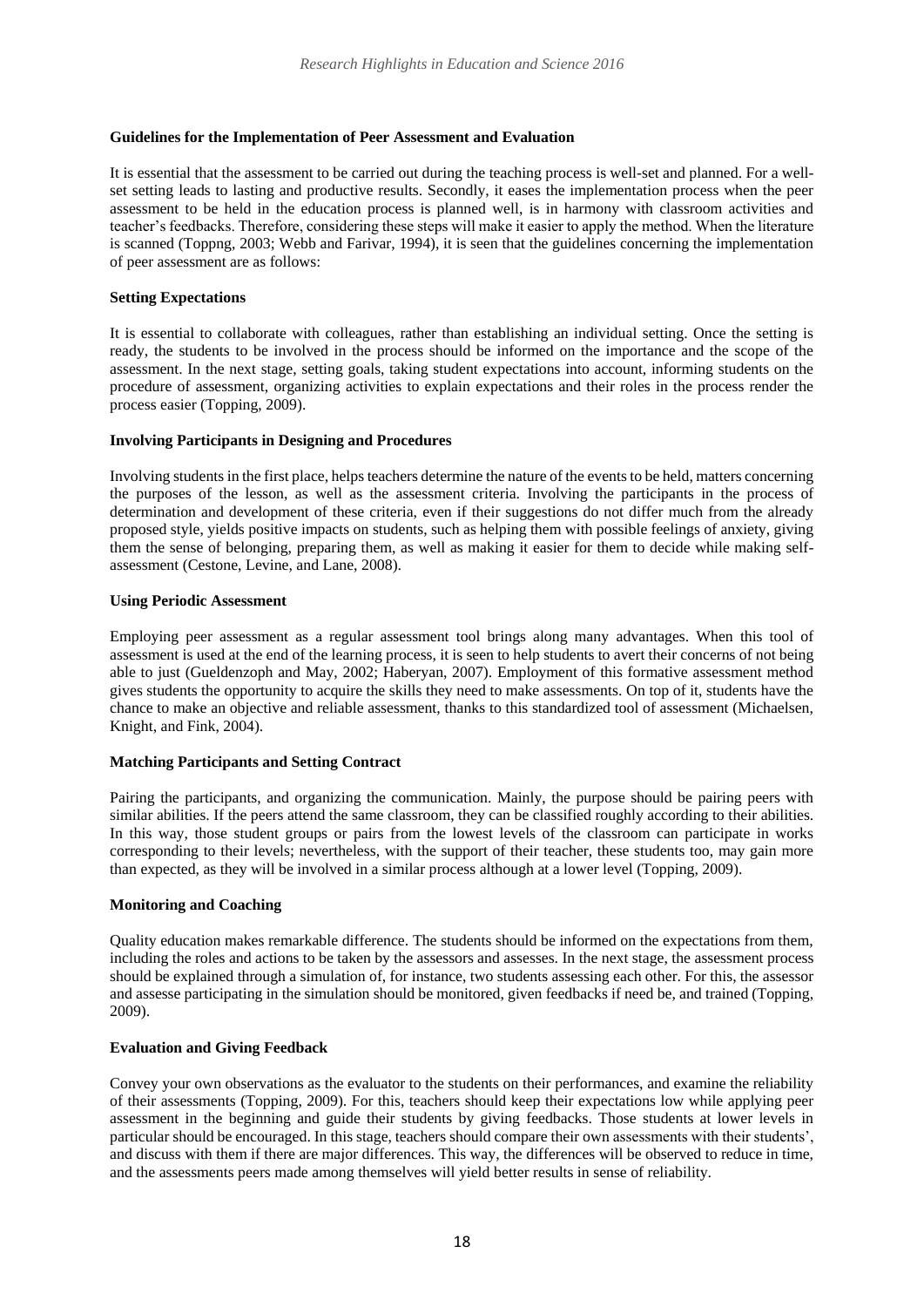#### **REFERENCES**

- Ballantyne, R., Hughes, K., & Mylonas, A. (2002). Developing procedures for implementing peer assessment in large classes using an action research process. *Assessment & Evaluation in Higher Education, 27*(5), 427- 441.
- Billington, H. L. (1997). Poster presentations and peer assessment: novel forms of evaluation and assessment. *Journal of Biological Education*, *31*(3), 218–220.
- Brindley, C. & Scoffield, S. (1998) Peer assessment in undergraduate programmes, *Teaching in Higher Education*, *3* (1), 79–89.
- Black, P., & Wiliam. D. (1998). Assessment and classroom learning. *Assessment in Education: Principles, Policy and Practice*, *5*(1), 7-74.
- Butler, D. L. & Winne, P.H. (1995) Feedback and self-regulated learning: a theoretical synthesis, Review of Educational Research*, 65*(3), 245-281.
- Cole, D. A. (1991). Change in self-perceived competence as a function of peer and teacher evaluation. *Development Psychology. 27,* 682-688.
- Cestone, C. M., Levine, R. E., Derek, R. L. (2008). Peer assessment and Evaluation in team-based learning. *New Directions for Teaching and Learning*. *116*, 69-78.
- Davies, P. (2000). Computerized peer assessment. *Innovations in Education and Training International*, *37*(4), 346–355.
- Dochy, F., Segers, M., & Sluijsmans, D. (1999). The use of self-, peer and co-assessment in Higher Education: a review. *Studies in Higher Education*, *24*(3), 331-350.
- Falchikov, N. (1995). Peer feedback marking: developing peer assessment. *Innovations in Education and Training International, 32*, 175-187.
- Falchikov, N. (2001). *Learning together: Peer tutoring in higher education.* London: Routledge Falmer.
- Gibbs, G., Lucas, L., & Spouse, J. (1997). The effects of class size and form of assessment on nursing students' performance, approaches to study and course perceptions. *Nurse Education Today*, *17*(4), 311–318.
- Gielen, S., Peeters, E., Dochy, F., Onghena, P., & Struyven, K. (2010). Improving the effectiveness of peer feedback for learning. *Learning and Instruction*, 20, 304-315
- Gueldenzoph, L. E., & May, G. L. (2002). Collaborative peer evaluation: Best practices for group member assessments. *Business Communication Quarterly, 65*(1), 9-20.
- Haberyan, A. (2007). Team-based learning in an industrial/organizational psychology course. *North American Journal of Psychology, 9*(1), 143-152.
- Kollar, I., & Fischer, F. (2010). Peer assessment as collaborative learning: a cognitive perspective. *Learning and Instruction. 20*(4), 240-348.
- Lee, H. (2008). *Students' perceptions of peer and self assessment in higher education online collaborative learning enviroment,* Unpublished Dissertation, The University of Texas at Austin, Texas, USA.
- Michaelsen, L. K., Knight, A. B., and Fink, D. L. (2004). Team-Based Learning: A transformative use of small groups. Westport, Conn.: Praeger.
- Oldfield, K. A., Mark, J., & Macalpine, K. (1995). Peer and self-assessment at tertiary level—an experiential report. *Assessment and Evaluation in Higher Education*, *20*(1), 125–132.
- Pond, K., Ul-haq, R., & Wade, W. (1995). Peer review: a precursor to peer assessment. *Innovations in Education and Training International, 32*(4), 314-323.
- Race, P. (1998) Practical pointers on peer assessment, in: S. Brown (Ed.) Peer assessment in practice (Birmingham, SEDA publications).
- Resta, P., & Lee, H. (2010). Virtual teamwork: mastering the art and practice of online learning and corporate collaboration. In R. Ubell (Eds.), *peer and self assessment* (pp.45-60). USA: Willey.
- Scruggs, T. E., & Mastropieri, M. A. (1998). Tutoring and students with special needs. In K. J. Topping & Ehly (Eds.), *Peer-assisted learning* (pp.165-182), Mahwah. NJ: Lawrence Erlbaum Associates.
- Searby, M., Ewers, T. (1997). An evaluation of the use of peer assessment in higher education: a case study in the school of Music, Kingston University *Assessment & Evaluation in Higher Education, 22* (4), 371-383.
- Smith, H., Cooper, A., & Lancaster, L. (2002). Improving the quality of undergraduate peer assessment: a case study from psychology. *Innovations in Education and Teaching International*, *39*(1), 71-81.
- Sluijsmans, D., Brand-Gruwel, S., & van Merrienboer, J. J. G. (2002). Peer assessment training in teacher education: effects on performance and perceptions. *Assessment and Evaluation in Higher Education*, *27*(5), 443-454.
- Topping, K. J., & (1998). *Peer-assisted learning.* Mahwah. NJ: Lawrence Erlbaum Associates.
- Topping, K. J., & Ehly, S. (1998). Peer-assisted learning. Mahwah, NJ: Lawrence Erlbaum Associates.
- Topping, K. J., Smith, E. F., Swanson, I., & Elliot, A. (2000). Formative peer assessment of academic writing between postgraduate students. *Assessment & Evaluation in Higher Education, 25*(2), 149-170.